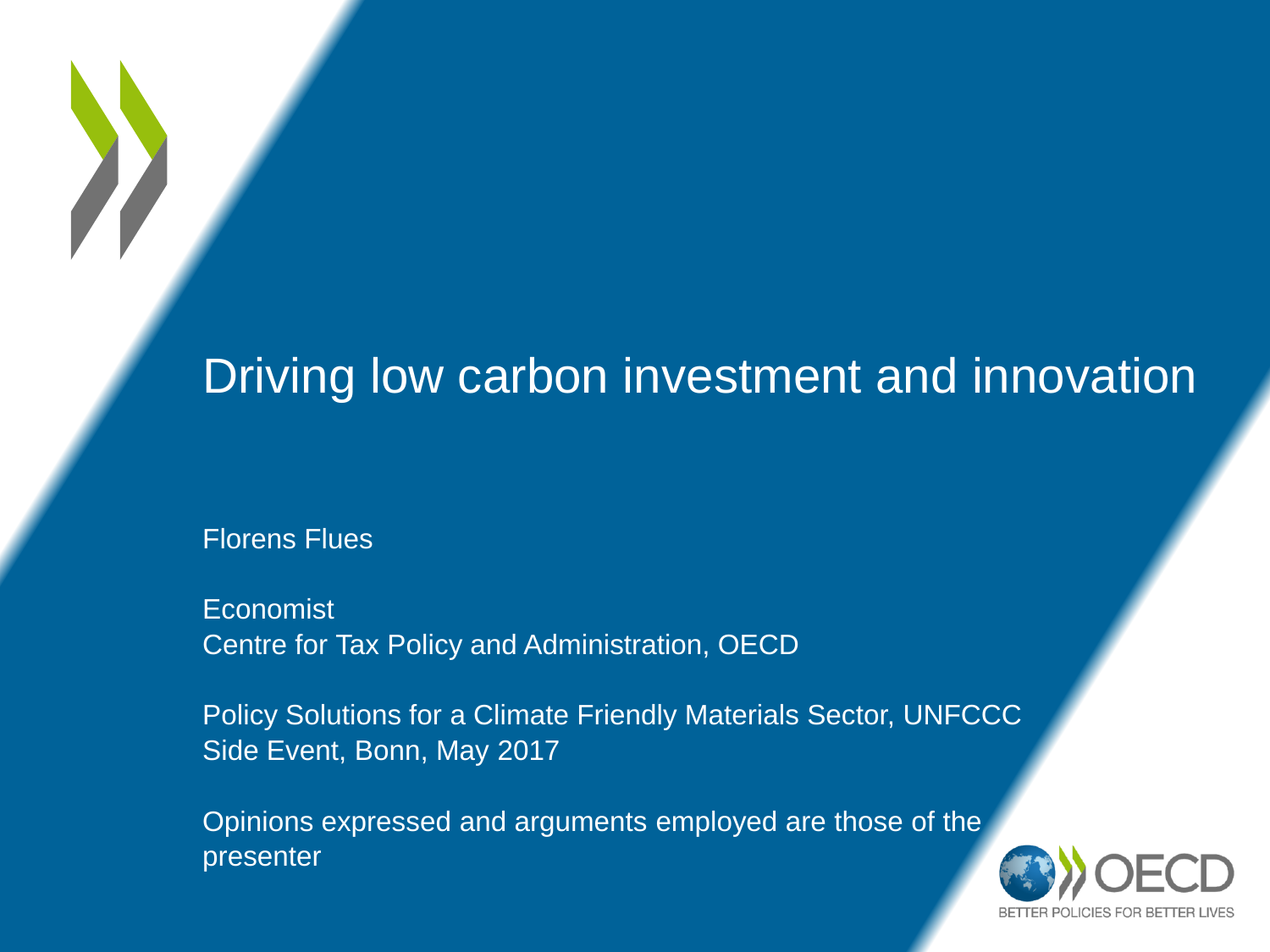

- Paris Agreement: two degrees or less zero net emissions in the  $\lambda$ second half of the century
- Requires **deep cuts** now, especially where **long-lived assets** are  $\lambda$ concerned (or face much higher costs later)

 $\rightarrow$  What are the incentives to invest in long-lived assets from carbon taxes and from emissions trading systems?

effective marginal carbon rates

effective average carbon rates (*work in progress*)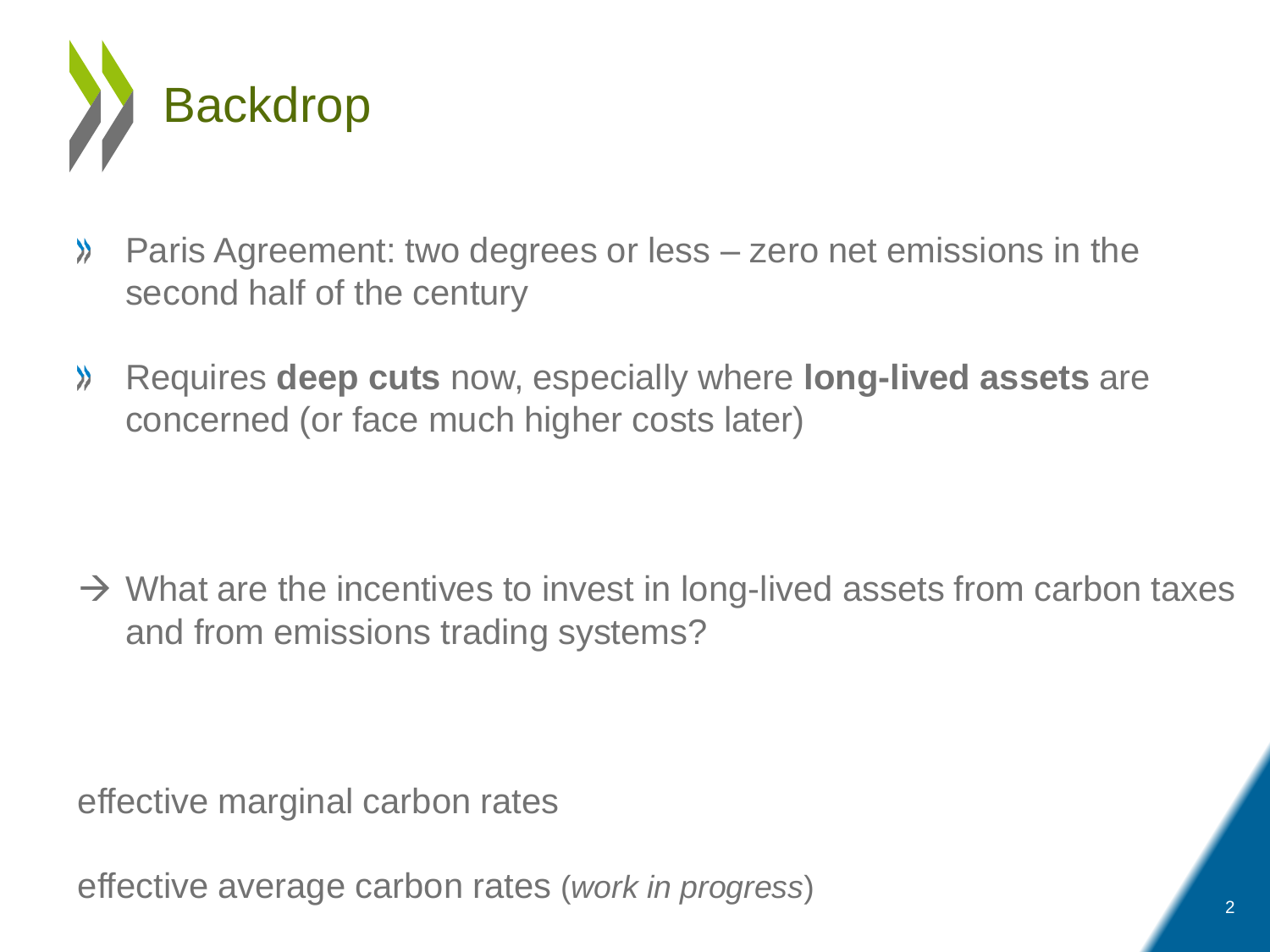

Effective carbon rates (ECRs) are the total price on  $CO<sub>2</sub>$  emissions  $\lambda$ from energy use as a result of market-based policy instruments.





**Effective Carbon Rate (EUR per tonne of CO<sup>2</sup> )**

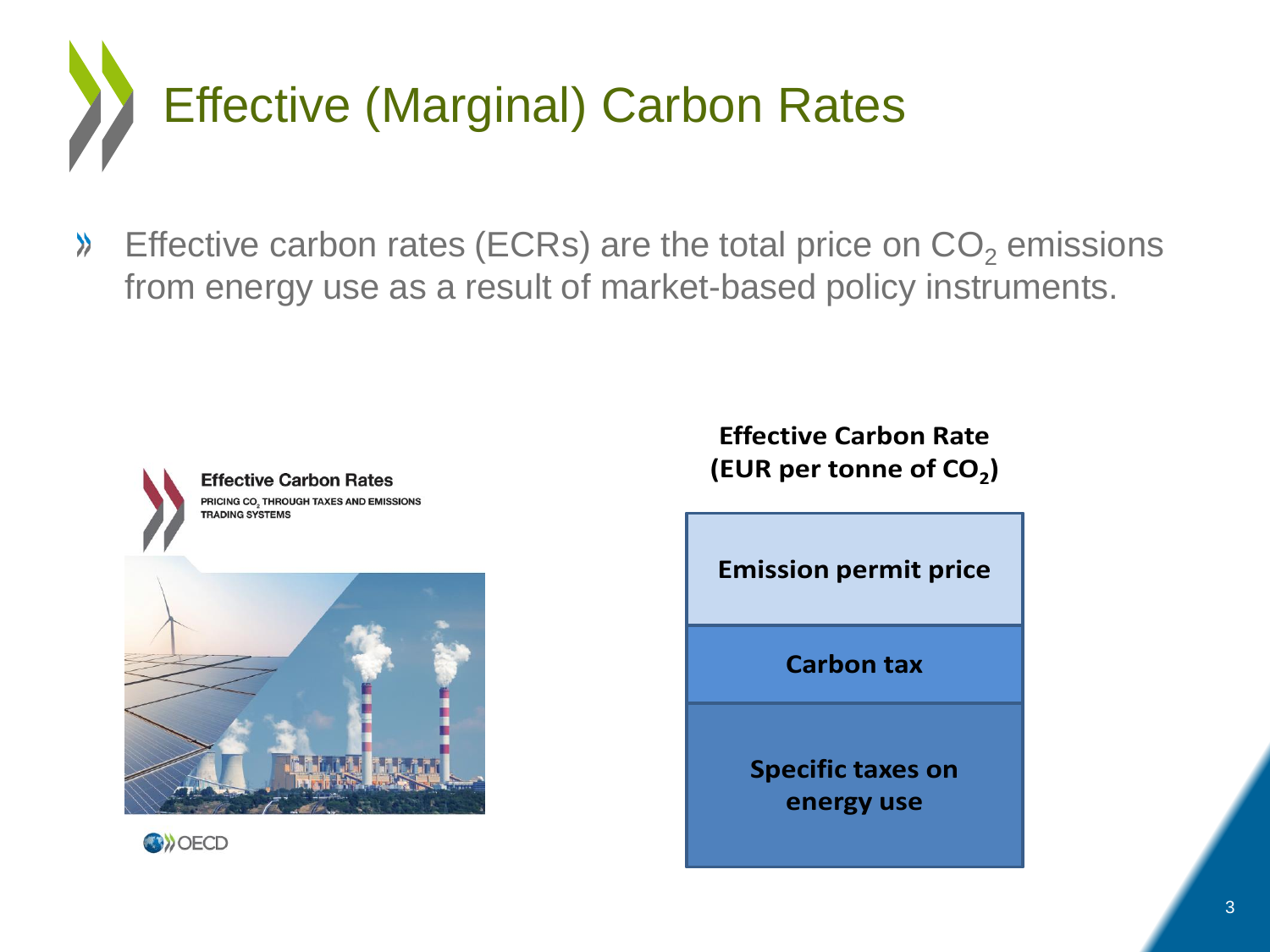

#### **Average ECRs across 41 countries by sector, showing ETS and Tax component**



Source: Effective Carbon Rates, OECD, 2016, http://dx.doi.org/10.1787/888933390631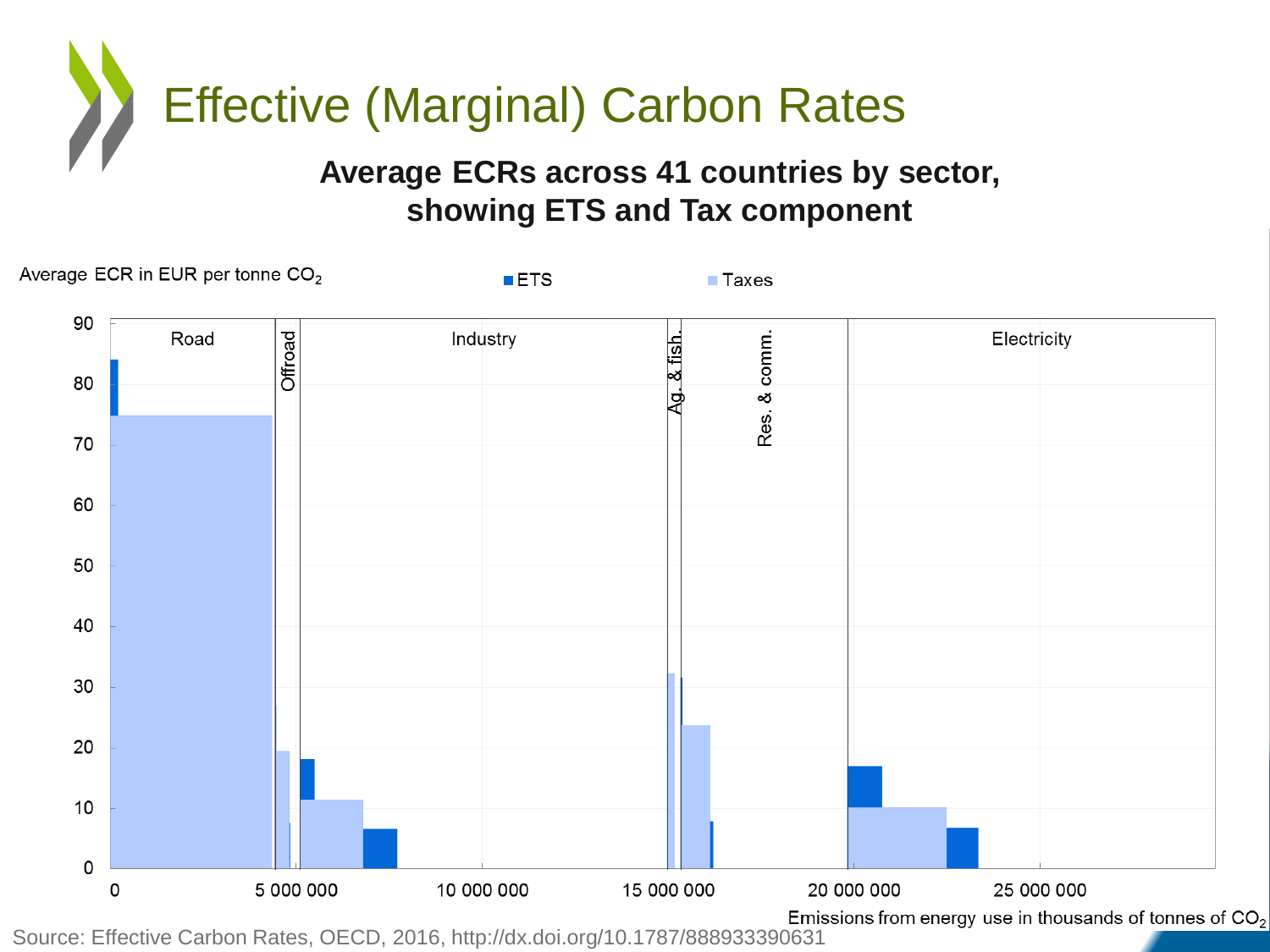# Effective (Marginal) Carbon Rates, EU 21, non-transport

 $ETS$ 

Average ECR in EUR per tonne CO<sub>2</sub>

 $\blacksquare$  Taxes



**Average ECRs, EU 21, showing ETS and Tax component**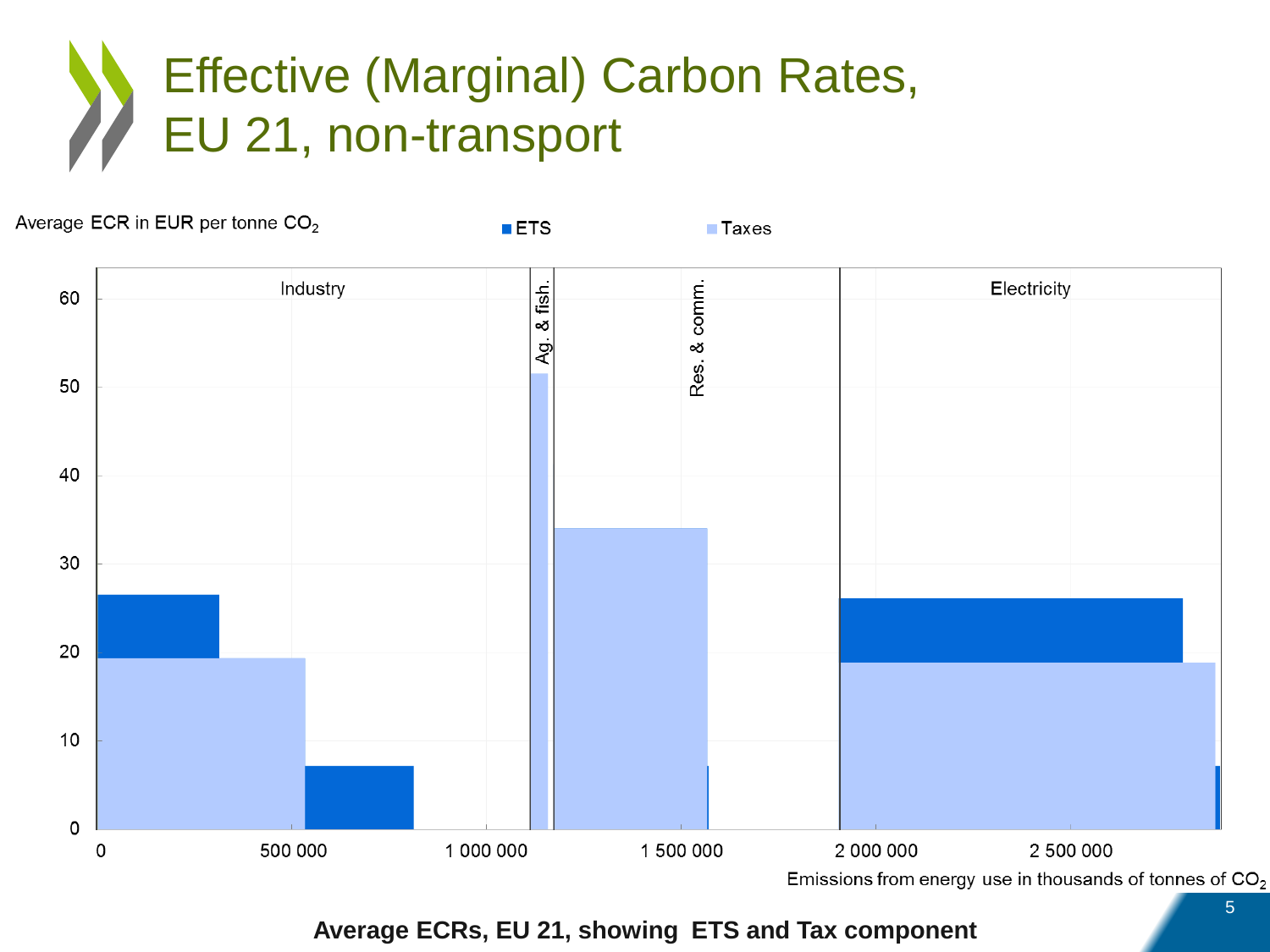# Tax component of Effective Carbon Rates, Germany

**TRANSPORT HEATING & PROCESS USE ELECTRICITY** Contain (1980)<br>
Constraints (1980)<br>
Constrained (1984)<br>
Constrained (1984)<br>
Constrained (1985)<br>
Constrained (1985)<br>
Constrained (1985)<br>
Constrained (1985)<br>
Constrained (1988)<br>
Constrained (1988)<br>
Constrained September (19 0 50 100 150 200 250 300 0 50 100 150 200 250 300 0 150 000 150 000 300 000 300 000 450 000 450 000 450 000 500 000 500 000 500 000 500 000 500 000 750 000 750 Tax rate expressed in EUR per tonne of CO2 Tax rate expressed in EUR per tonne of CO2 Tax rate expressed in EUR per tonne of CO2 Tax base – energy use – expressed in thousands to the ETS and the ETS connes of CO2 [ETS-P] = partially subject to the ETS Tax Fuel tax credit or tax expenditure  $\Box$  Fuel tax credit or tax expenditure  $\Box$  Fuel tax credit or tax expenditure

Source: Taxing Energy Use, OECD, 2013, http://dx.doi.org/10.1787/888932766282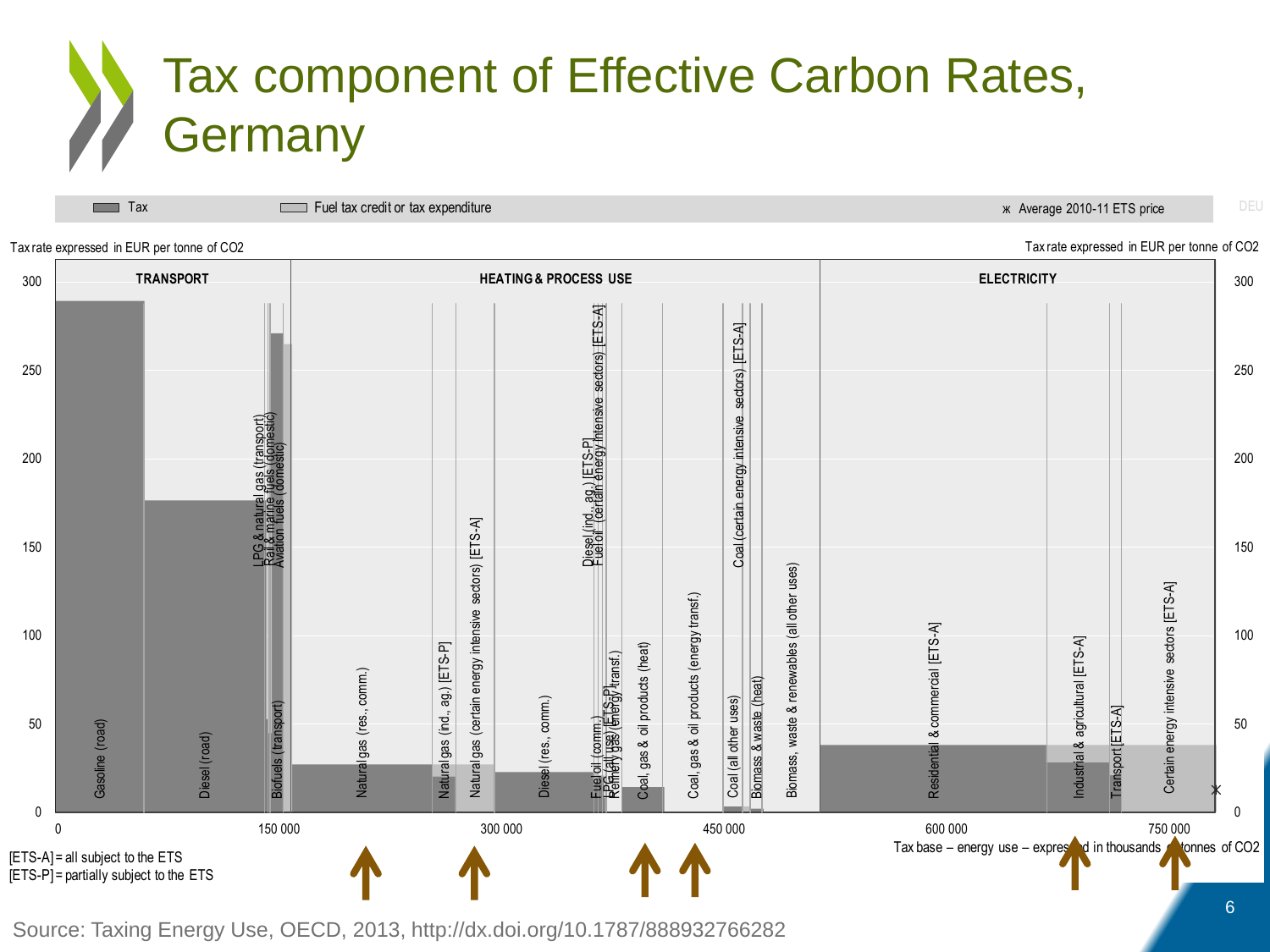

### *Work in progress – for discussion at the event only*

Why do we care? Choice between mutually exclusive investment  $\lambda$ projects in a context where there is economic rent (Devereux and Griffith, 1998).

- In ETS, **allocation rules** affect average rates and **can affect project**   $\lambda$ **ranking** *unless allocation is technology neutral*. In other words, compensation via free allocation can distort investments in long-lived assets.
- $\aleph \rightarrow$  Look at rules (in particular benchmarks) to assess technologyneutrality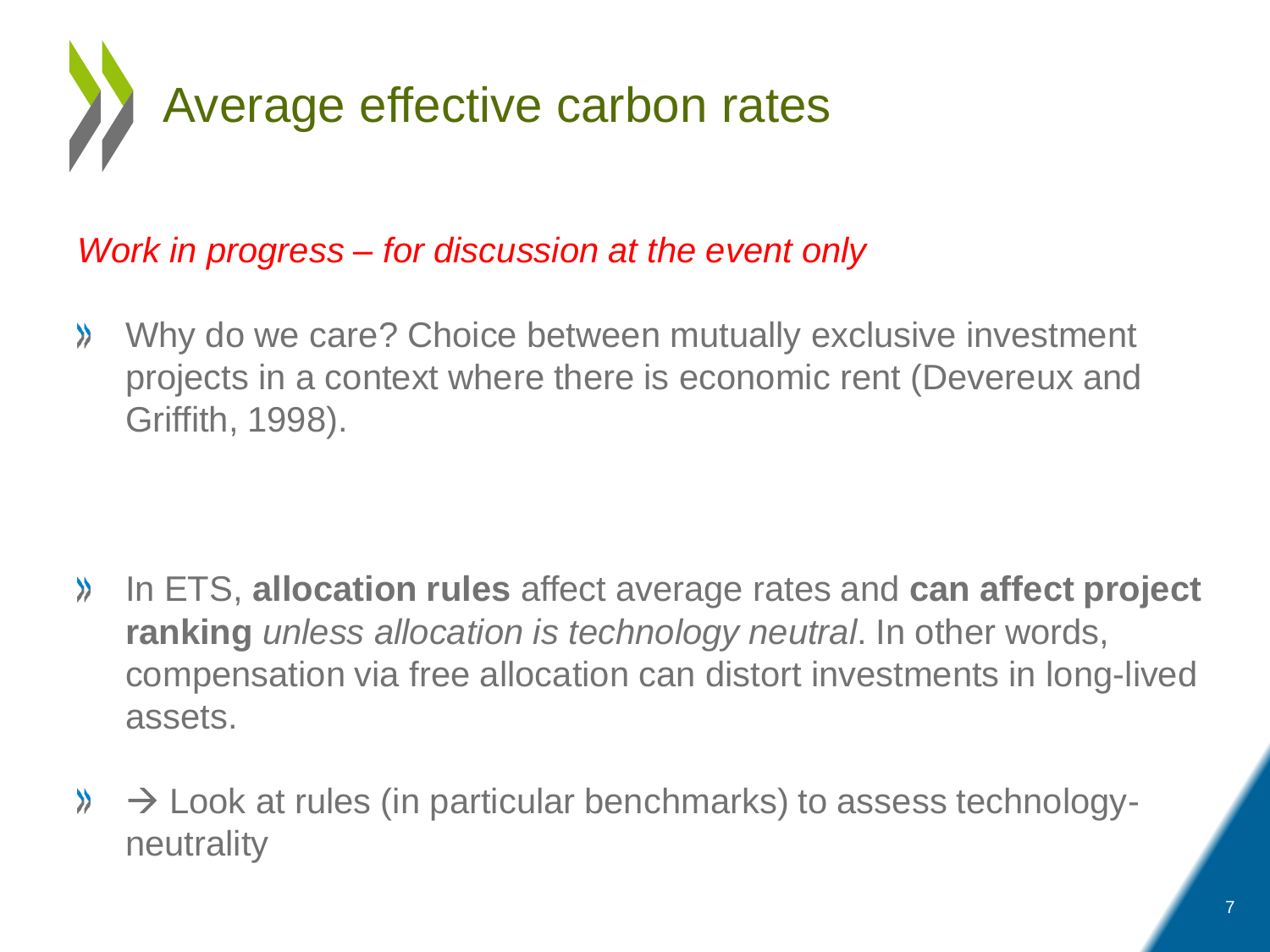# Benchmarks differ for close substitutes

*Work in progress – for discussion at the event only*

#### California CTP  $\lambda$

|                    | Allowances /<br>$\mid$ metric tone $\mid$ | $\Delta$ free allocation of<br><b>permits</b> |
|--------------------|-------------------------------------------|-----------------------------------------------|
| fried potato chips | 0.919                                     | $\sim 60\%$ higher                            |
| baked potato chips | 0.570                                     |                                               |

#### EU ETS  $\lambda$

|                                  | <b>Allowances /</b><br>metric tone | $\Delta$ free allocation of<br>permits |
|----------------------------------|------------------------------------|----------------------------------------|
| blast furnace steel              | 1.328                              | $\sim$ 360% higher                     |
| electric arch steel              | 0.283                              |                                        |
| white clinker (for cement)       | 0.987                              | $\infty$ - higher                      |
| grey clinker (for cement)        | 0.766                              | $\infty$ - higher                      |
| clinker substitutes (for cement) |                                    |                                        |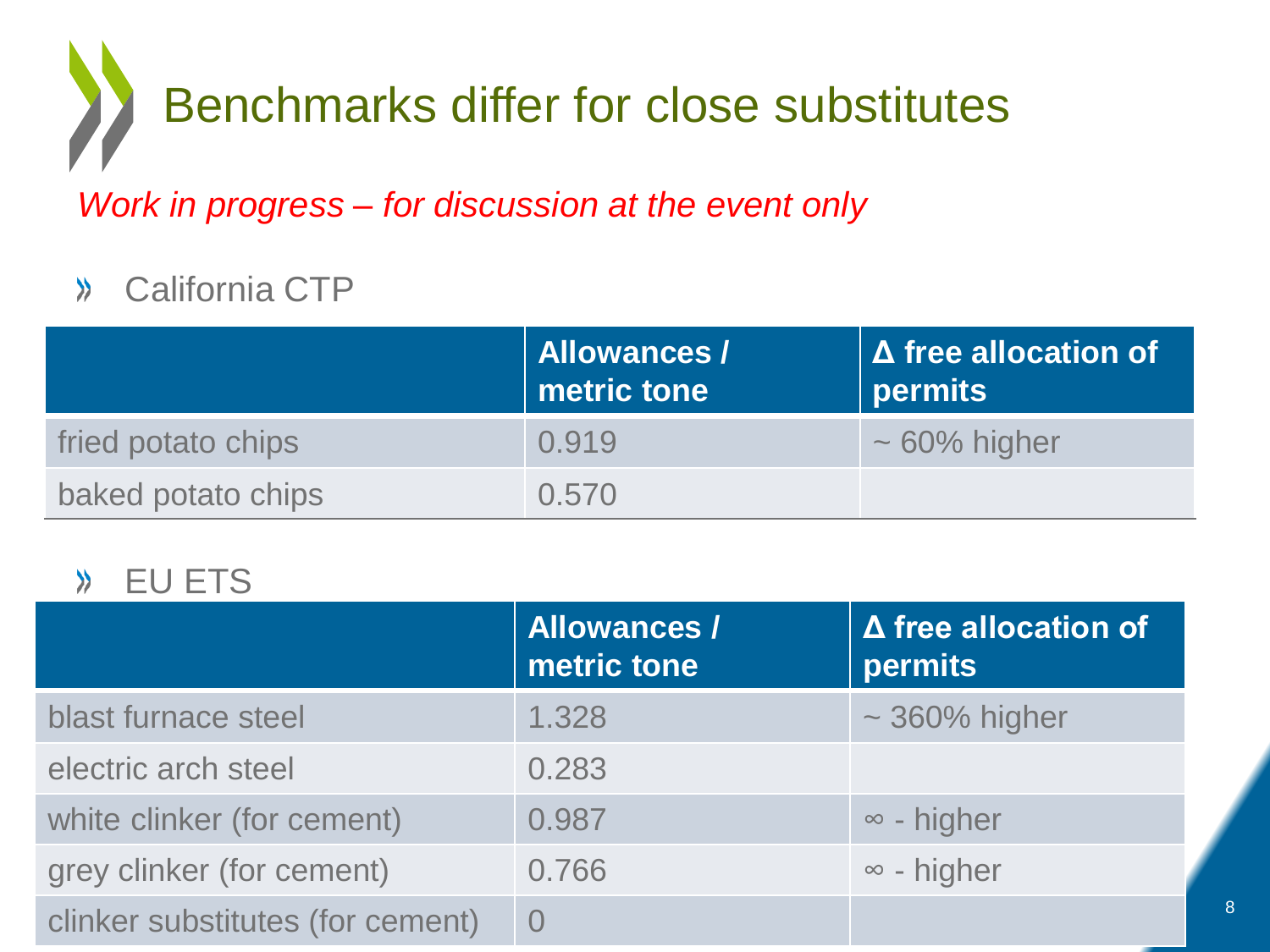## Average and marginal effective carbon rates in California and the EU in 2013 (ex post) *Work in progress – for discussion at the event only*

| <b>ETS</b>                                 | <b>Sector</b>      | <b>Emissions</b> | <b>Freely</b><br>allocated<br><b>permits</b> | <b>Share of</b><br>freely<br>allocated<br><b>permits</b> | <b>Marginal</b><br>permit<br>price | Average<br>permit<br>price |
|--------------------------------------------|--------------------|------------------|----------------------------------------------|----------------------------------------------------------|------------------------------------|----------------------------|
| <b>California</b><br>Cap &<br><b>Trade</b> | <b>Electricity</b> | 80'946'223       | $\star$                                      | $\star$                                                  | \$12.83                            | $$12.83*$                  |
|                                            | Industry           | 56'042'078       | 53'894'995                                   | 0.96                                                     | \$12.83                            | \$0.49                     |
| <b>EU ETS</b>                              | <b>Electricity</b> | 746'767'565      | 197'450'780                                  | 0.26                                                     | €4.38                              | €3.22                      |
|                                            | Industry           | 792'553'182      | 803'672'140                                  | 1.01                                                     | €4.38                              | $-60.06$                   |

**Work in progress** - OECD estimates based on Effective Carbon Rates \* Californian electricity suppliers receive permits free of charge, which they have to auction to the benefit of theirs customers